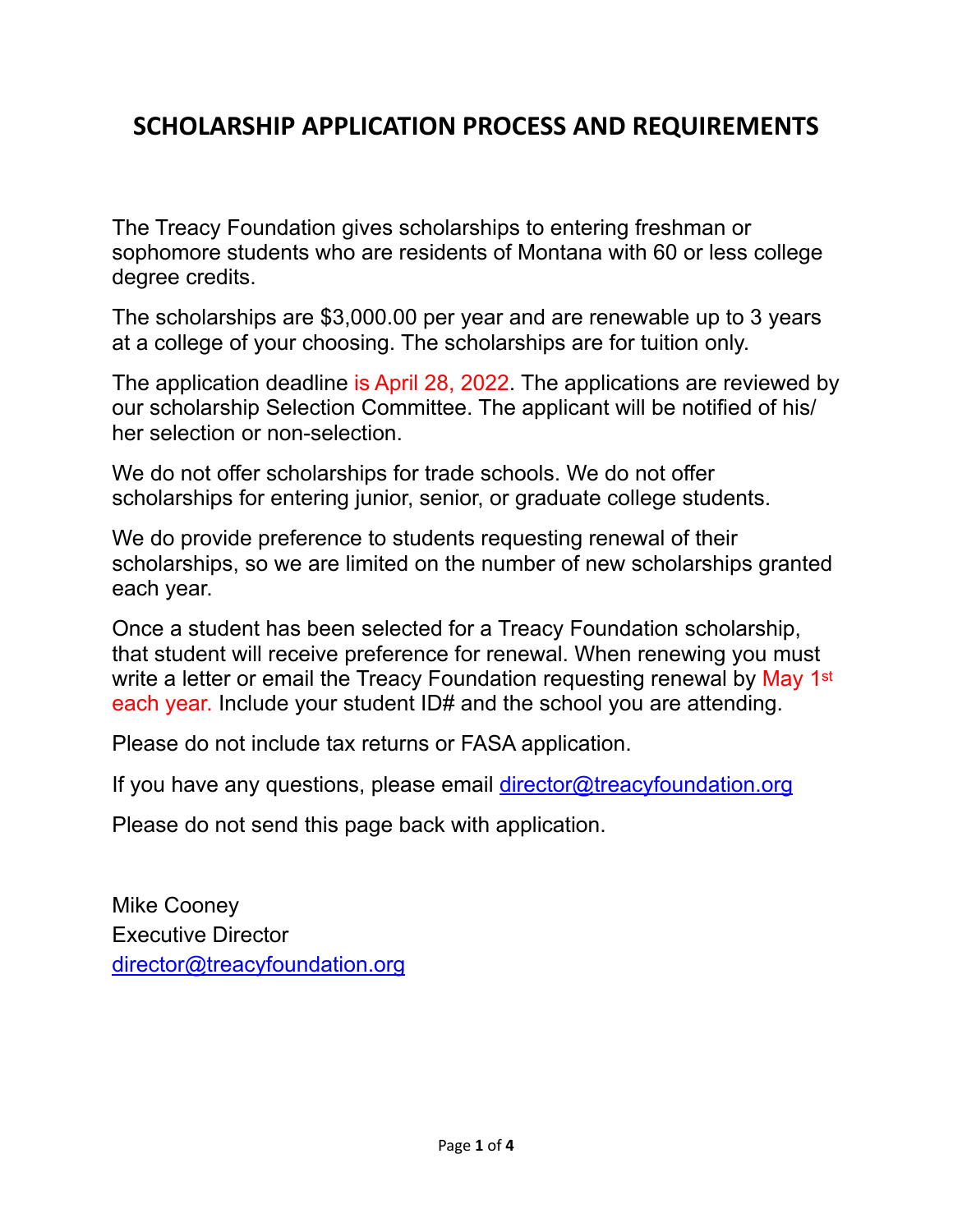# Treacy Foundation Scholarship

P.O. Box 1479 Helena, Montana 59624 406-443-3549

### Application Due Date: April 28th

[www.treacyfoundation.org](http://www.treacyfoundation.org) DO NOT ALTER THIS FORM

 $NAME$ PERMANENT MAILING ADDRESS \_\_\_\_\_\_\_\_\_\_\_\_\_\_\_\_\_\_\_\_\_\_\_\_\_\_\_\_\_\_\_\_\_\_\_\_\_\_\_\_\_\_\_\_\_\_\_\_\_\_\_\_\_\_\_\_\_\_\_\_\_\_\_\_\_\_\_\_\_\_\_\_\_\_\_\_\_\_\_\_\_\_\_ STREET/P.O. BOX CITY STATE STATE ZIP EMAIL \_\_\_\_\_\_\_\_\_\_\_\_\_\_\_\_\_\_\_\_\_\_\_\_\_\_\_\_\_\_\_\_\_\_\_\_\_\_ PHONE\_\_\_\_\_\_\_\_\_\_\_\_\_\_\_\_\_\_\_\_\_\_\_\_\_ YOUR SOCIAL SECURITY NUMBER The second of COLLEGE ID # WHAT IS YOUR MARITAL STATUS?<br>PLEASE CIRCLE ONE *PRINGLE MARRIED DIVORCED/WIDOWED* NAME OF FATHER\_\_\_\_\_\_\_\_\_\_\_\_\_\_\_\_\_\_\_\_\_\_\_\_\_\_\_\_\_\_\_\_\_\_ OCCUPATION\_\_\_\_\_\_\_\_\_\_\_\_\_\_\_\_\_\_\_\_\_\_\_\_\_ NAME OF MOTHER GERAL ENGINEER AND RESERVE OCCUPATION EDUCATION HIGH SCHOOL DIPLOMA\_\_\_\_\_\_\_\_ GED\_\_\_\_\_\_ HOMESCHOOLED\_\_\_\_\_\_COMMULATIVE GPA\_\_\_\_\_\_\_ HIGH SCHOOL ATTENDED \_\_\_\_\_\_\_\_\_\_\_\_\_\_\_\_\_\_\_\_\_\_\_\_\_\_\_\_\_\_\_\_ DATE OF GRADUATION\_\_\_\_\_\_\_\_\_\_ HONORS IN HIGH SCHOOL\_\_\_\_\_\_\_\_\_\_\_\_\_\_\_\_\_\_\_\_\_\_\_\_\_\_\_\_\_\_\_\_\_\_\_\_\_\_\_\_\_\_\_\_\_\_\_\_\_\_\_\_\_\_\_\_\_\_\_\_ HIGH SCHOOL ACTIVITIES\_\_\_\_\_\_\_\_\_\_\_\_\_\_\_\_\_\_\_\_\_\_\_\_\_\_\_\_\_\_\_\_\_\_\_\_\_\_\_\_\_\_\_\_\_\_\_\_\_\_\_\_\_\_\_\_\_\_\_\_\_  $\mathcal{L}_\text{max} = \frac{1}{2} \sum_{i=1}^{n} \frac{1}{2} \sum_{i=1}^{n} \frac{1}{2} \sum_{i=1}^{n} \frac{1}{2} \sum_{i=1}^{n} \frac{1}{2} \sum_{i=1}^{n} \frac{1}{2} \sum_{i=1}^{n} \frac{1}{2} \sum_{i=1}^{n} \frac{1}{2} \sum_{i=1}^{n} \frac{1}{2} \sum_{i=1}^{n} \frac{1}{2} \sum_{i=1}^{n} \frac{1}{2} \sum_{i=1}^{n} \frac{1}{2} \sum_{i=1}^{n} \frac{1$  Additional sheets maybe added if needed COLLEGE YOU WILL BE ATTENDING  $NAME$ ADDRESS $\blacksquare$ DATE SCHOOL STARTS\_\_\_\_\_\_\_\_\_\_\_\_\_\_\_\_\_\_\_\_\_ MAJOR\_\_\_\_\_\_\_\_\_\_\_\_\_\_\_\_\_\_\_\_\_\_\_\_\_\_\_\_\_\_\_\_\_\_\_\_\_\_ LAST COLLEGE ATTENDED (if you attended) \_\_\_\_\_\_\_\_\_\_\_\_\_\_\_\_\_\_\_\_\_\_\_\_\_FROM\_\_\_\_\_\_\_\_\_TO\_\_\_\_\_\_\_\_\_ **EMPLOYMENT** EMPLOYMENT DURING THE PAST TWO YEARS POSITION NAME OF EMPLOYER  $\mathcal{L}_\text{max}$  , and the contribution of the contribution of the contribution of the contribution of the contribution of the contribution of the contribution of the contribution of the contribution of the contribution of t

 $\_$  ,  $\_$  ,  $\_$  ,  $\_$  ,  $\_$  ,  $\_$  ,  $\_$  ,  $\_$  ,  $\_$  ,  $\_$  ,  $\_$  ,  $\_$  ,  $\_$  ,  $\_$  ,  $\_$  ,  $\_$  ,  $\_$  ,  $\_$  ,  $\_$  ,  $\_$  ,  $\_$  ,  $\_$  ,  $\_$  ,  $\_$  ,  $\_$  ,  $\_$  ,  $\_$  ,  $\_$  ,  $\_$  ,  $\_$  ,  $\_$  ,  $\_$  ,  $\_$  ,  $\_$  ,  $\_$  ,  $\_$  ,  $\_$  ,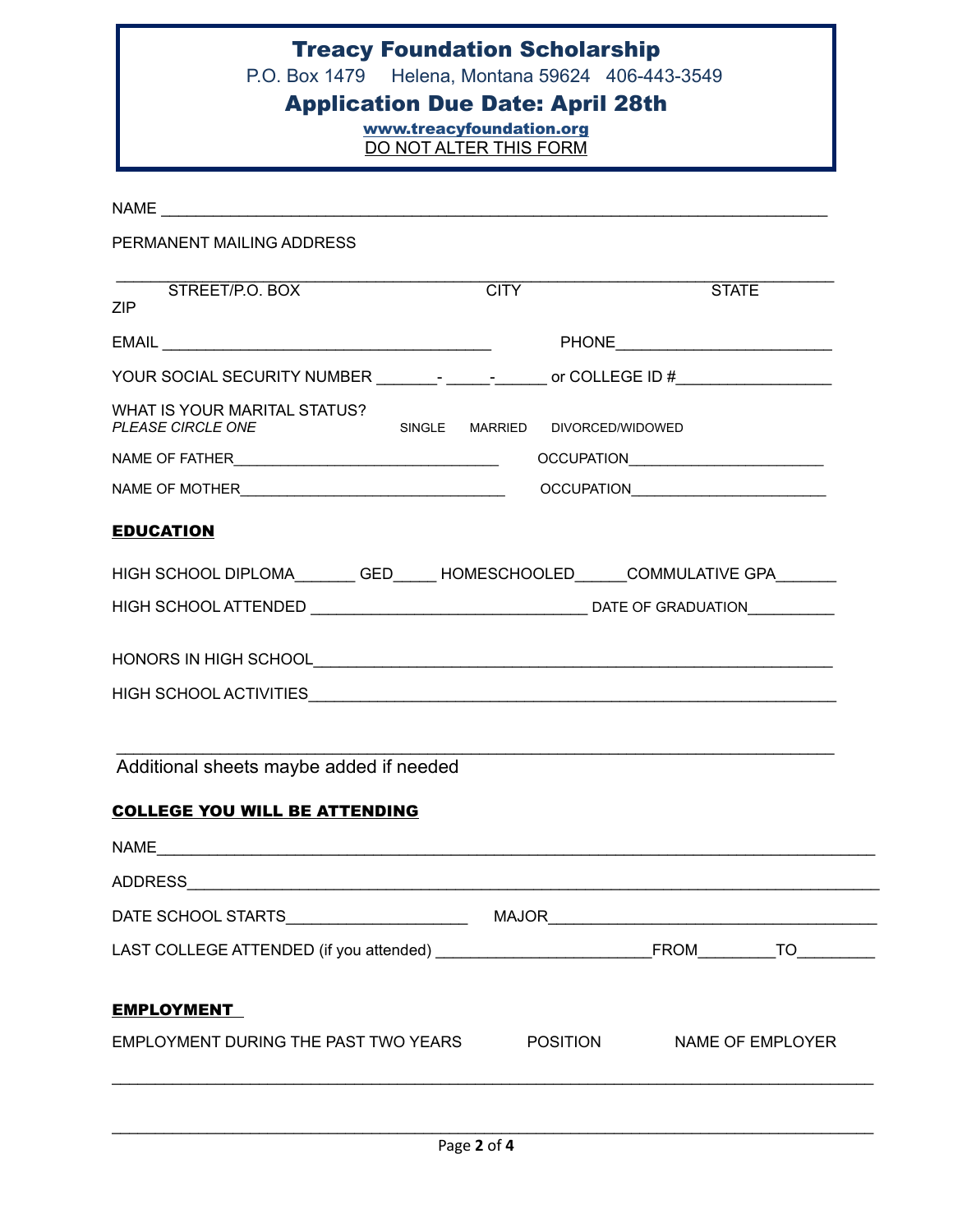#### EXPENSES

EXPECTED 2022/2023 COLLEGE EXPENSES FOR YEAR

TUITION \_\_\_\_\_\_\_\_\_\_\_\_\_\_\_\_\_\_\_\_\_\_\_\_\_\_ BOOKS\_\_\_\_\_\_\_\_\_\_\_\_\_\_\_\_\_\_\_\_\_\_\_\_\_\_\_\_\_

ROOM & BOARD \_\_\_\_\_\_\_\_\_\_\_\_\_\_\_\_\_\_\_ MISCELLANEOUS\_\_\_\_\_\_\_\_\_\_\_\_\_\_\_\_\_\_\_\_

NUMBER OF FAMILY MEMBER IN HOUSEHOLD IN 2022/2023

NUMBER OF COLLEGE STUDENTS IN FAMILY FOR 2022/2023

|                | FULL NAME OF FAMILY<br><b>MEMBERS</b><br><b>INCLUDE PARENTS</b> | <b>AGE</b> | <b>ATTENDED</b><br><b>COLLEGE</b><br>In 2021/2022<br>Yes<br>No | YEAR IN<br><b>SCHOOL IF</b><br><b>ATTENDING</b><br>2021/2022 | If attended College in 2021/2022 give amount of:<br>Scholarships/Grants Parents Contribution |
|----------------|-----------------------------------------------------------------|------------|----------------------------------------------------------------|--------------------------------------------------------------|----------------------------------------------------------------------------------------------|
| 1              | You the student applicant                                       |            |                                                                |                                                              |                                                                                              |
| $\overline{2}$ |                                                                 |            |                                                                |                                                              |                                                                                              |
| 3              |                                                                 |            |                                                                |                                                              |                                                                                              |
| 4              |                                                                 |            |                                                                |                                                              |                                                                                              |
| 5              |                                                                 |            |                                                                |                                                              |                                                                                              |
| 6              |                                                                 |            |                                                                |                                                              |                                                                                              |
| 7              |                                                                 |            |                                                                |                                                              |                                                                                              |

#### ANNUAL INCOME

HOW MUCH DID YOU EARN IN THE YEAR 2021?

| $V$ $\cap$ $\cap$ $\cap$ $\cap$ $\cap$ | -- ----<br>$-$ | МÇ<br>∣H⊢R | $- -$<br> |
|----------------------------------------|----------------|------------|-----------|
|                                        |                |            |           |

LIST ALL OTHER SCHOLARSHIPS THAT YOU WILL BE RECEIVING FOR 2022/23

Scholarship Amount

PLEASE PROVIDE ANY FURTHER FINANCIAL INFORMATION THAT WILL HELP THE SCHOLARSHIP COMMITTEE WHEN REVIEWING YOUR APPLICATION.

 $\mathcal{L}_\text{max}$  , and the contribution of the contribution of the contribution of the contribution of the contribution of the contribution of the contribution of the contribution of the contribution of the contribution of t

 $\mathcal{L}_\text{max}$  , and the contribution of the contribution of the contribution of the contribution of the contribution of the contribution of the contribution of the contribution of the contribution of the contribution of t

 $\mathcal{L}_\text{max}$  , and the contribution of the contribution of the contribution of the contribution of the contribution of the contribution of the contribution of the contribution of the contribution of the contribution of t

 $\mathcal{L}_\text{G} = \{ \mathcal{L}_\text{G} = \{ \mathcal{L}_\text{G} = \{ \mathcal{L}_\text{G} = \{ \mathcal{L}_\text{G} = \{ \mathcal{L}_\text{G} = \{ \mathcal{L}_\text{G} = \{ \mathcal{L}_\text{G} = \{ \mathcal{L}_\text{G} = \{ \mathcal{L}_\text{G} = \{ \mathcal{L}_\text{G} = \{ \mathcal{L}_\text{G} = \{ \mathcal{L}_\text{G} = \{ \mathcal{L}_\text{G} = \{ \mathcal{L}_\text{G} = \{ \mathcal{L}_\text{G$ 

 $\mathcal{L}_\text{max}$  , and the contribution of the contribution of the contribution of the contribution of the contribution of the contribution of the contribution of the contribution of the contribution of the contribution of t

 $\mathcal{L}_\text{G} = \{ \mathcal{L}_\text{G} = \{ \mathcal{L}_\text{G} = \{ \mathcal{L}_\text{G} = \{ \mathcal{L}_\text{G} = \{ \mathcal{L}_\text{G} = \{ \mathcal{L}_\text{G} = \{ \mathcal{L}_\text{G} = \{ \mathcal{L}_\text{G} = \{ \mathcal{L}_\text{G} = \{ \mathcal{L}_\text{G} = \{ \mathcal{L}_\text{G} = \{ \mathcal{L}_\text{G} = \{ \mathcal{L}_\text{G} = \{ \mathcal{L}_\text{G} = \{ \mathcal{L}_\text{G$ 

 $\mathcal{L}_\text{G} = \{ \mathcal{L}_\text{G} = \{ \mathcal{L}_\text{G} = \{ \mathcal{L}_\text{G} = \{ \mathcal{L}_\text{G} = \{ \mathcal{L}_\text{G} = \{ \mathcal{L}_\text{G} = \{ \mathcal{L}_\text{G} = \{ \mathcal{L}_\text{G} = \{ \mathcal{L}_\text{G} = \{ \mathcal{L}_\text{G} = \{ \mathcal{L}_\text{G} = \{ \mathcal{L}_\text{G} = \{ \mathcal{L}_\text{G} = \{ \mathcal{L}_\text{G} = \{ \mathcal{L}_\text{G$